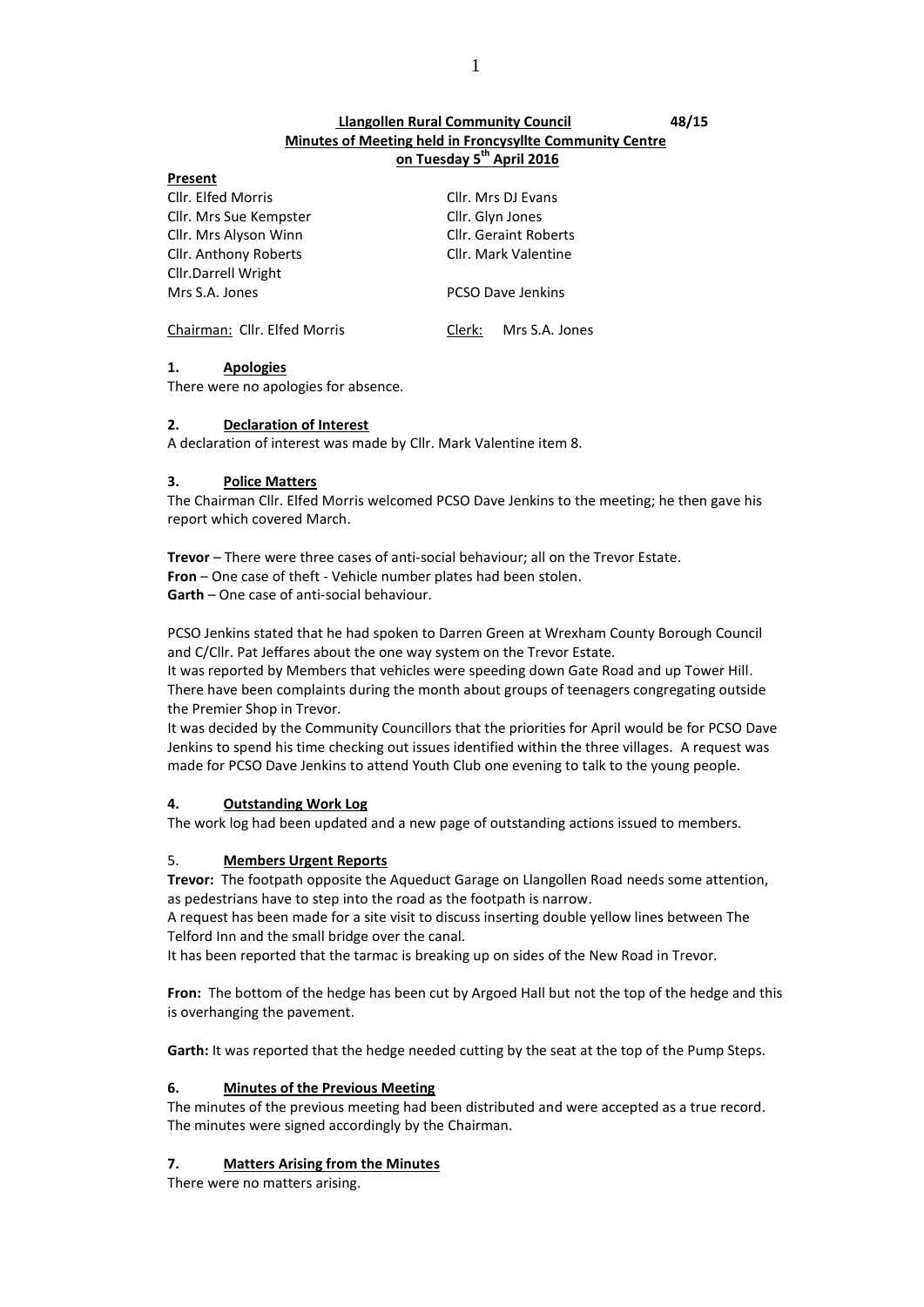# **8. Planning 49/15 Planning Applications:** Listed Building consent for conversion to form B&B and tea rooms. **Former Methodist Chapel, Station Road, Trevor P/2016/0216**

Conversion to form B&B and tea rooms **Former Methodist Chapel, Station Road, Trevor P/2016/0217**

Two storey extension with stair link and balcony and erection of detached double garage with storage area above accessed via external staircase.

**Penygraig Farm, Penygraig Quarry, Froncysyllte P/2016/0230**

There were no objections to the above applications.

# **Certificates of Decision:**

Proposed new storey building to form garage with office over an existing car park to be used as ancillary accommodation to the day nursery.

**The Towers Day Nursery, Llangollen Road, Trevor, Wrexham. - Granted**

# 9. **Correspondence**

**E.Mail**

Dave Smith Wrexham County Borough Council Writing about the footpath alongside Swan Terrace, Froncysyllte. He has inspected the pathway and stated that it is not dangerous. Marie Russell, Wrexham County Borough Council Agenda and reports Wrexham Town & Community Forum meeting 17/3/16.

#### **Welsh Government:**

Stephen Phipps Local Government Democracy Division Local Government Ethical Framework – New Code of Conduct. To be discussed at the June meeting. C/ Cllr. Pat Jeffares - Draft Wales Local Government Bill. Ruabon Community Council. Arranging an evening training course for new Councillors. Date to be confirmed. Penycae Community Council arranging playground inspections Emma Green - Zurich Insurance. Confirming that she has increased the public liability on the play equipment. Eben Leonard Public Audience Researcher, BBC Cymru Wakes Inviting Councillors to attend a BBC Wales programme on the 15<sup>th</sup> April in Llangollen. Cllr. Sue Kempster regarding a meeting of the Aqueduct Community Association 7/3/16. Grace Goddard Assistant Producer asking how many CCTV cameras we have in the Ward. Silas Jones Cadwyn Clwyd Electric Communities

#### **One Voice Wales:**

Agenda and minutes for the One Voice Wales meeting Community Assets Transfer Guide Planning Policy Wales Consideration of the consultation on the draft Public Services Ombudsman (Wales) Bill.

#### **WCBC:**

Darren Green Traffic Management Engineer, regarding a request to consider introducing parking restrictions on Garth Road.

**Receipts:** Mr PJ Ankers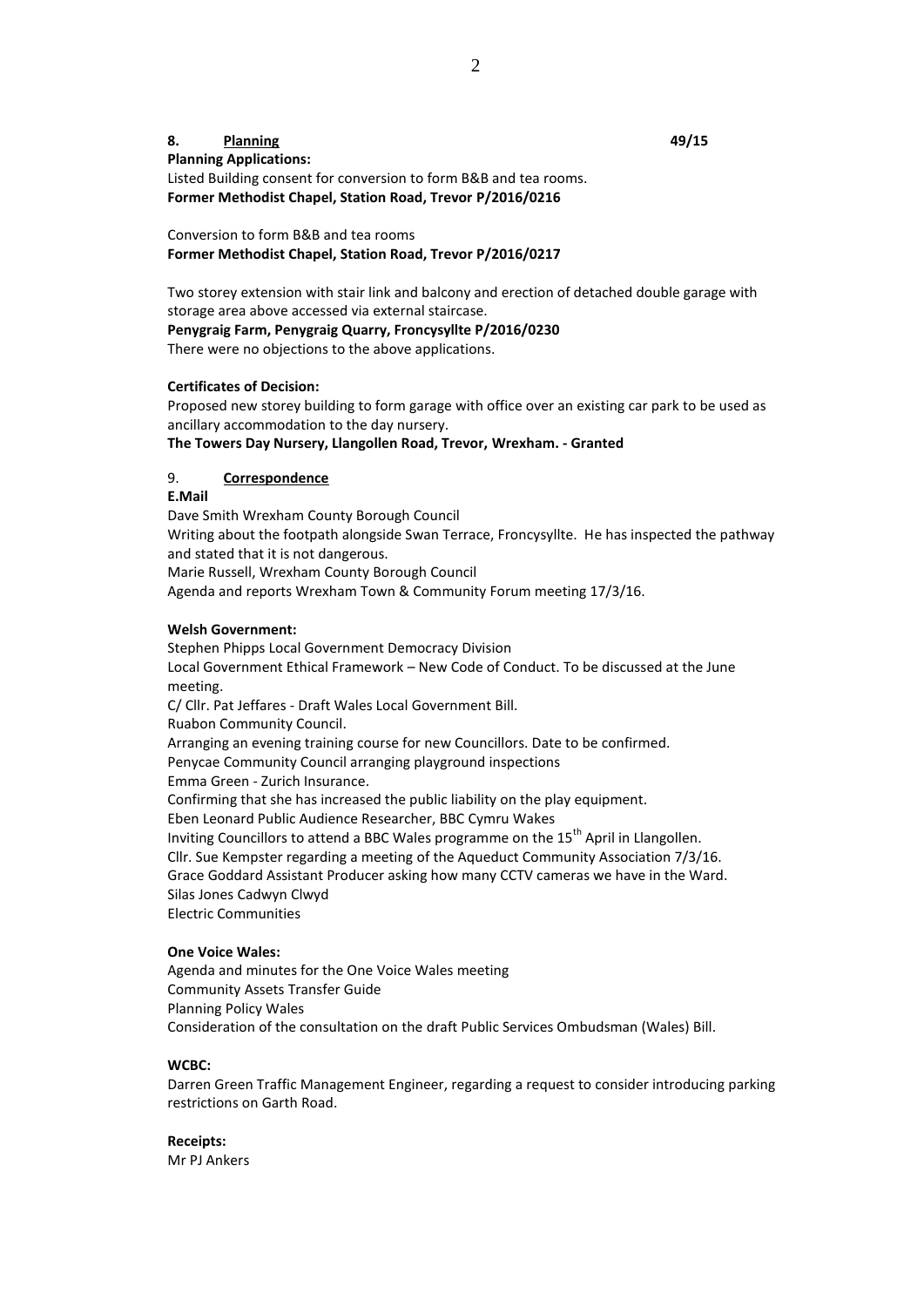### **10. Leasing of Playgrounds 50/15**

The transfer document for the Garth Play area has now been signed off by the Land Registry Office. During March the following play-areas have been transferred – The Oaks and Fron Community Centre on a 25 year lease and the Woodlands Grove site as freehold. The documents for these three play-areas have been forwarded to the Land Registry Office.

# **11. Footpaths & Roadways**

Nothing to report.

# **12. Projects 2015/2016**

Nothing to report.

# **13. Meetings**

Cllr Mrs Alyson Winn and the Clerk had attended the Wrexham Town & Community Council meeting in Wrexham and gave a detailed report.

Cllr. Mrs Sue Kempster had attended a Wrexham County Borough Council Consultation event. Cllr. Mrs Sue Kempster had attended a meeting on the Youth Service Reshaping Programme. Cllr. Mrs Sue Kempster and C/Cllr. Pat Jeffares had attended a meeting to discuss the planned Underneath the Arches event for 2016.

# **14. Noddfa Cemetery Report**

A Noddfa Cemetery meeting was held 22<sup>nd</sup> March.

The Chairman of the Noddfa Committee Cllr. Elfed Morris gave his report.

Since the last meeting the seat has been painted and repaired. The Chairman and Clerk have met with Mr Len Evans and he has agreed to move the excess soil and rocks from the cemetery. Mr Blake has given permission for the use of his drive. Mr Evans will also move the seat into the middle of the cemetery.

# **Excess Soil & Top Soil:**

It was discussed at what actions could be taken about future excess soil and rocks at the cemetery. It was decided that this question should be discussed by full council. The Clerk will write to the Funeral Directors and Stonemasons to inform them of the outcome of the Council meeting. The Clerk has been informed that disposing of the excess soil and rocks is the responsibility of the Community Council*.*

The Clerk was asked to contact other Community Councils in the area and find out what they charge for burials and removing excess soil.

# **Reservation:**

The Chairman explained about the difficulties in the past and the expected problems for the future about reserving burial plots at the Cemetery. The Chairman explained the difficulties involved at Noddfa Cemetery and asked that the reserving of plots be discontinued. This was agreed.

#### **Risk Assessment:**

It was decided to hold the Risk Assessment at Noddfa Cemetery on Saturday 30<sup>th</sup> April at 10am.

# **15. Playgrounds including Garth Playground**

The Clerk suggested that as there were no set funds for replacing playground equipment and as the Community Council has not insured the play equipment for damage then we could use the 2015/16 balance of £3,000 from the emergency fund to create a new playground fund. Added to this there was £1,425 left over in the playground fund from 2015/16. After discussing this, the Members decided to adopt this resolution.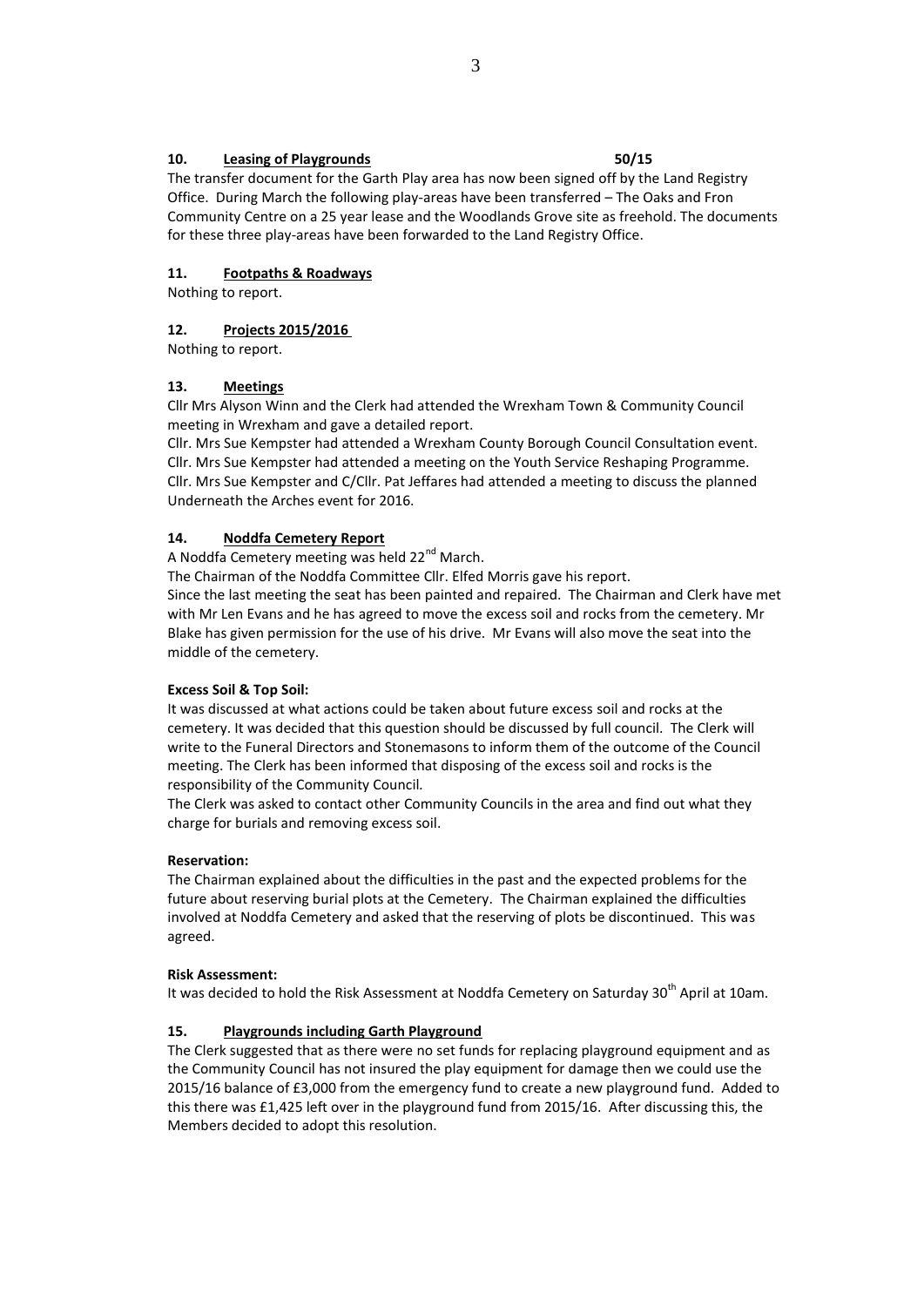#### **16. Newsletter 51/15**

The deadline for the Summer newsletter is Monday May  $9<sup>th</sup>$  2016.

The Clerk stated that at the moment she was unable to meet all the obligations required by Council. It was suggested that she should be given some extra support and she suggested some help with the newsletter. This was discussed and approved by full Council. It was decided to see if it would be possible to get someone to help on a voluntary basis for three months.

#### **17. Finance**

The Chairman of the Finance Committee Cllr. Mrs DJ Evans gave her report of the meeting held 30<sup>th</sup> March 2016.

As per the February meeting the Clerk has transferred £20,000 into the deposit account. All policies were approved by full Council in March.

## **Year-end payments & receipts against budget & Year-end balance of account against bank statement.**

The Bank Statement was reconciled and signed by the Chairman.

The Year-end balances, payments and receipts against the budget / precept were checked and all balanced. *These were presented and approved by full Council.*

The Insurance and Asset Ledger have been updated.

The Finance committee approved the balance sheets for S137, Noddfa Cemetery and the cost of the Newsletter. *These were presented and approved by full Council.*

During the year the full Council had approved the quotations received from Mr Ankers & Mr Green.

The Clerk will be claiming £564.21 from HM Revenue & Customs for the VAT.

The Clerk has received the latest pay scales from SLCC and asked for these to be included on the agenda of the next finance meeting in June.

#### **End of Year Risk Assessment**

As per the risk assessment the finance committee checked the year end final balances with the bank statement and budget. For audit purposes it had been officially agreed and adopted that the figures were correct. The Chairman of the Finance Committee signed off the balances and these were checked and approved by them. These were then presented and discussed in detail and approved by the full Council at its meeting in April.

The Year End Bank Reconciliation and Statement of Accounts of its income and expenditure, the Annual Governance Statement and for the review the effectiveness of its internal control systems and were then presented and discussed by full Council. Approved. These had been discussed in detail by the Finance Committee and it was agreed to recommend to full Council that the internal controls were effective. *These were approved by full Council.*

As per the Investment Strategy it was discussed as to whether it would be wise to transfer some more money from the current account into the deposit account. It was agreed not to transfer any further money as Members have identified a number of projects for 2016/17. *This was agreed by full Council.*

#### **Governance Statement**

During the last twelve months the Finance Committee has held a number of meetings. In 2015 they met on the 7<sup>th</sup> April, 28<sup>th</sup> May, 20<sup>th</sup> August, 19<sup>th</sup> November and in 2016 - 25<sup>th</sup> February and the 30<sup>th</sup> March.

The above findings were taken to full council in 2015 on the 5<sup>th</sup> May, 14<sup>th</sup> July, 1<sup>st</sup> September, 2<sup>nd</sup> December, 1<sup>st</sup> March and 5<sup>th</sup> April 2016.

They have looked at the receipts and payments and checked them off against the budget. All the finances where checked and it was confirmed that all balanced with the ledger and the bank statement. These were discussed in detail and endorsed for approval.

During the year the Financial Regulations and Investment Strategy have been checked and approved. The Risk Assessment Policy and Risk Assessment Schedule have been amended. Finally the Members stated that they have checked for Accountability and believe they have good Governance.